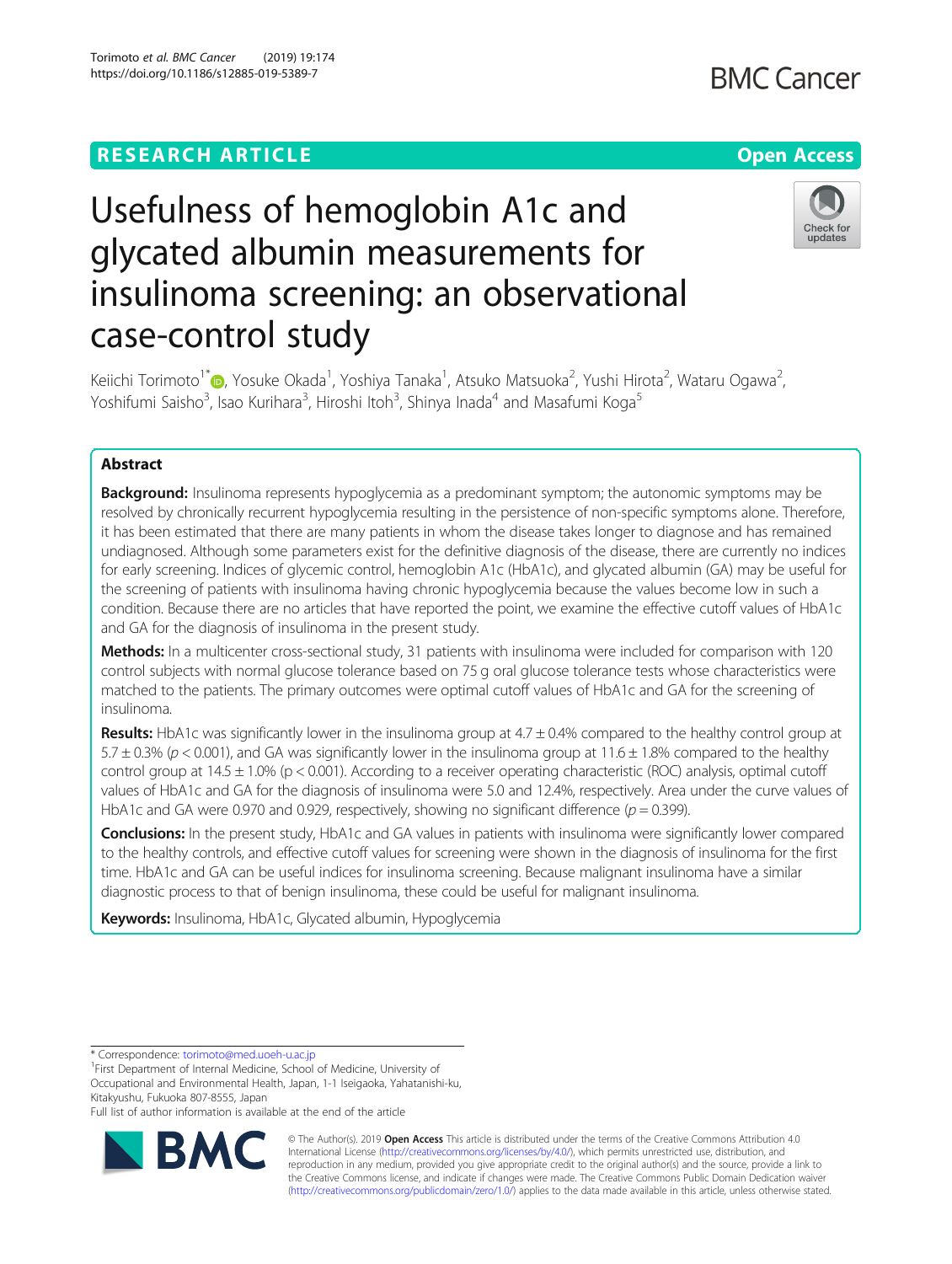# Background

Insulinoma is a tumor derived from pancreatic beta cells that produce excessive insulin as the most common pancreatic neuroendocrine tumor. The predominant symptoms of the disease are autonomic and neurologic manifestations due to hypoglycemia. However, the autonomic symptoms accompanied by hypoglycemia may be resolved, and then only non-specific symptoms that do not seem to be hypoglycemic manifestations persist in patients with chronically recurrent hypoglycemia [\[1,](#page-4-0) [2\]](#page-4-0). For such a reason, it is suggested that the diagnosis may take at least 3.6 years in over half the patients [\[3\]](#page-4-0), and many patients are often undiagnosed  $[4, 5]$  $[4, 5]$  $[4, 5]$ . Approximately 5–10% of insulinoma are malignant with distant metastasis at diagnosis [[6](#page-4-0)], early detection is very important.

Classic diagnostic criteria of insulinoma are based on Whipple's triad (hypoglycemic manifestation, plasma glucose level < 50 mg/dL, and improvement of the symptom with glucose intake); 72-h fasting and mixed diet tests have been performed for a definitive diagnosis [\[7\]](#page-4-0). However, there are no effective early screenings in patients with persistent non-specific symptoms alone.

Indices of glycemic control, hemoglobin A1c (HbA1c) and glycated albumin (GA) may be useful for screening patients with insulinoma having chronic hypoglycemia because the values become low in such a condition while no relevant information has been reported. In the present study, we examine the effective cutoff values of HbA1c and GA as indices of early screening for the diagnosis of insulinoma.

# Methods

# Study patients

Among patients with insulinoma who visited one of three medical institutions attending the multicenter study (Hospital of University of Occupational and Environmental Health, Kobe University Hospital, and Keio University Hospital), 31 patients who met the following inclusion criteria were included in the study. The inclusion criteria included (1) all ages and both sexes, (2) any HbA1c and GA values, and (3) benign insulinoma. Patients with malignant insulinoma, hepatic disease, renal disorder, and/or anemia were excluded from the study. We examined all patients between year 2000 and year 2016 with a diagnosis of insulinoma, non-metastatic with values for HbA1c or GA. Of the subjects in which 75 g oral glucose tolerance tests (75 g OGTT) were performed by a medical check, A total of 120 individuals with normal glucose level based on the World Health Organization criteria [[8\]](#page-4-0) whose characteristics [age, sex, and body mass index (BMI)] were matched to the patients above were included as a healthy control group [[9\]](#page-4-0). This study observed the Declaration of Helsinki and current ethical codes and was approved by the ethics committee at the University of Occupational and Environmental Health. This research is not a clinical study, and the data was anonymized for retrospective analyses. Therefore, no written informed consent were obtained from the patients.

#### Study outcomes

Blood tests were performed after overnight fasting. The age, sex, BMI, fasting plasma glucose (FPG), fasting immunoreactive insulin (IRI), HbA1c, and GA were investigated in both groups, and the primary outcomes were optimal cutoff values of HbA1c and GA for the screening of insulinoma.

### **Measurements**

Total of 120 individuals with normal glucose tolerance confirmed by 75 g OGTT were included in the study. Plasma glucose levels were measured by the hexokinase method. HbA1c, expressed as the National Glycohemoglobin Standardization Program value  $[10]$  $[10]$ , was measured by high performance liquid chromatography. GA was determined by the enzymatic method using albumin-specific proteinase, ketoamine oxidase, and albumin assay reagent (Lucica GA-L; Asahi Kasei Pharma Co., Tokyo, Japan) [\[11\]](#page-4-0).

#### Statistical analyses

The values are indicated as mean ± standard deviation. Kolmogorov-Smirnov normality tests showed normal distributions for FPG and GA but not for age, BMI, HbA1c, and IRI. As for intergroup tests, unpaired t- and Mann-Whitney U tests were performed for data with a normal distribution and those without a normal distribution, respectively. In addition, chi-squared tests were conducted for comparisons between sexes. Receiver operating characteristic (ROC) curves were drawn to calculate areas under the curves and 95% confidence intervals for determination of the most distinguishable values of HbA1c and GA for the screening of insulinoma. For comparison of the diagnostic discrimination between HbA1c and GA, the areas under the curves (AUC) were compared by DeLong's test. The significance level was  $p < 0.05$ . SPSS Statistical Software 25.0 (SPSS Inc., Chicago, IL) was used for the analyses.

# Results

The subject characteristics are shown in Table [1](#page-2-0). The numbers of subjects in the insulinoma and healthy control groups were 31 (10 males and 21 females) and 120 (36 males and 84 females), respectively. No significant differences in age (58.3  $\pm$  19.7 years vs. 57.3  $\pm$  3.0 years; p  $= 0.608$ ) and BMI (24.4 ± 4.3 kg/m<sup>2</sup> vs. 23.9 ± 2.2 kg/m<sup>2</sup>;  $p = 0.390$ ) were observed between the groups. FPG was significantly lower in the insulinoma group at  $51.3 \pm$ 15.3 mg/dL compared to the healthy control group at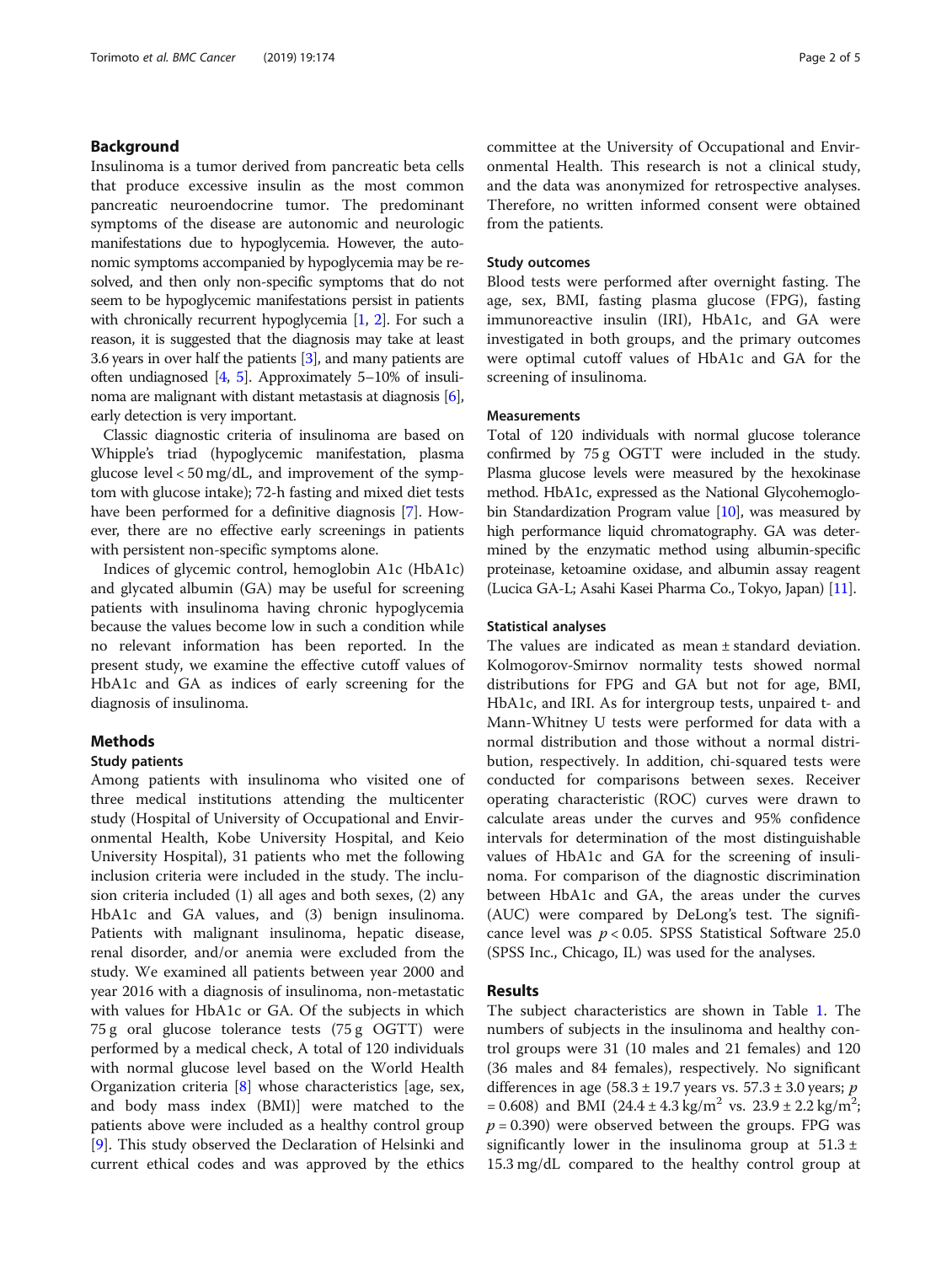<span id="page-2-0"></span>Table 1 Comparison of clinical characteristics

|                      | Insulinoma group $(n=31)$ | Control group ( $n = 120$ ) | $P$ value |
|----------------------|---------------------------|-----------------------------|-----------|
| Male gender, n (%)   | 10(32.3)                  | 36(30.0)                    | 0.808     |
| Age, years           | $58.3 \pm 19.7$           | $57.3 \pm 3.0$              | 0.608     |
| BMI, $\text{kg/m}^2$ | $24.4 \pm 4.3$            | $23.9 \pm 2.2$              | 0.390     |
| FPG, mg/dL           | $51.3 \pm 15.3$           | $93.0 \pm 6.2$              | < 0.001   |
| Fasting IRI, µU/mL   | $17.0 \pm 16.3$           | $4.6 \pm 2.1$               | < 0.001   |
| Fasting IRI/FPG      | $0.380 \pm 0.433$         | $0.050 \pm 0.022$           | < 0.001   |
| HbA1c, %             | $4.7 \pm 0.4$             | $5.7 \pm 0.3$               | < 0.001   |
| GA, %                | $11.6 \pm 1.8$            | $14.5 \pm 1.0$              | < 0.001   |

Data are mean ± SD. BMI, body mass index; FPG, fasting plasma glucose; HbA1c, hemoglobin A1c; GA, glycate d albumin. P values are for differences between two groups

93.0  $\pm$  6.2 mg/dL ( $p$  < 0.001). On the other hand, fasting IRI was significantly higher in the insulinoma group at  $17.0 \pm 16.3$   $\mu$ U/mL compared to the healthy control group at  $4.6 \pm 2.1 \mu U/mL$  ( $p < 0.001$ ).

HbA1c was significantly lower in the insulinoma group at  $4.7 \pm 0.4\%$  compared to the healthy control group at  $5.7 \pm 0.3\%$  (p < 0.001), and GA was significantly lower in the insulinoma group at  $11.6 \pm 1.8\%$  compared to the healthy control group at  $14.5 \pm 1.0\%$  [ $p < 0.001$  (Fig. 1)].

Then, ROC curves were drawn to calculate the AUCs and 95% confidence intervals for determination of the most distinguishable values of HbA1c and GA for the screening of insulinoma. The sensitivities, specificities, positive/negative predictive values, and positive/negative likelihood ratios by the cutoff value of HbA1c and GA are summarized in Table [2](#page-3-0) and Table [3.](#page-3-0) The optimal cutoff value of HbA1c for the screening of insulinoma was determined to be  $5.0\%$  [AUC = 0.971; 95% CI, 0.918–0.990 (Table [2\]](#page-3-0)). Moreover, the optimal cutoff value of GA for screening of insulinoma was determined to be 12.4% [AUC = 0.929; 95% CI, 0.788–0.979 (Table [3](#page-3-0))]. AUC of HbA1c and GA were 0.970 and 0.929, respectively (Fig. [2\)](#page-3-0), showing no significant difference  $(p = 0.221)$ .

# **Discussion**

The present study indicated that HbA1c and GA values in patients with insulinoma were significantly lower than those in the healthy control by showing the effective cutoff values for the screening of insulinoma. Furthermore, AUCs in the ROC curves for screening of insulinoma were comparable between HbA1c and GA.

Insulinoma is a tumor, accounting for 70 to 80% of functional pancreatic neuroendocrine tumors, and most of the conditions are sporadic benign legions and single small highly vascular tumors [\[12](#page-4-0)]. The incidence of insulinoma in the general population was estimated to be one to four cases per million person-years [\[13](#page-4-0)]. In the meantime, the incidence was reported to be higher (0.8 to 10.0%) in some studies with autopsy, suggesting that insulinoma has been undiagnosed in many patients [\[4,](#page-4-0) [5\]](#page-4-0). The predominant symptoms of insulinoma include autonomic and neurologic manifestations due to hypoglycemia [[14](#page-4-0)]; the autonomic symptoms accompanied by hypoglycemia may be resolved, and then only non-specific symptoms that do not seem to be hypoglycemic manifestations persist in patients with chronically recurrent hypoglycemia [[1,](#page-4-0) [2](#page-4-0)]. Long-term exposure to chronic hypoglycemia may result in adaptation of the central nerve system to chronic

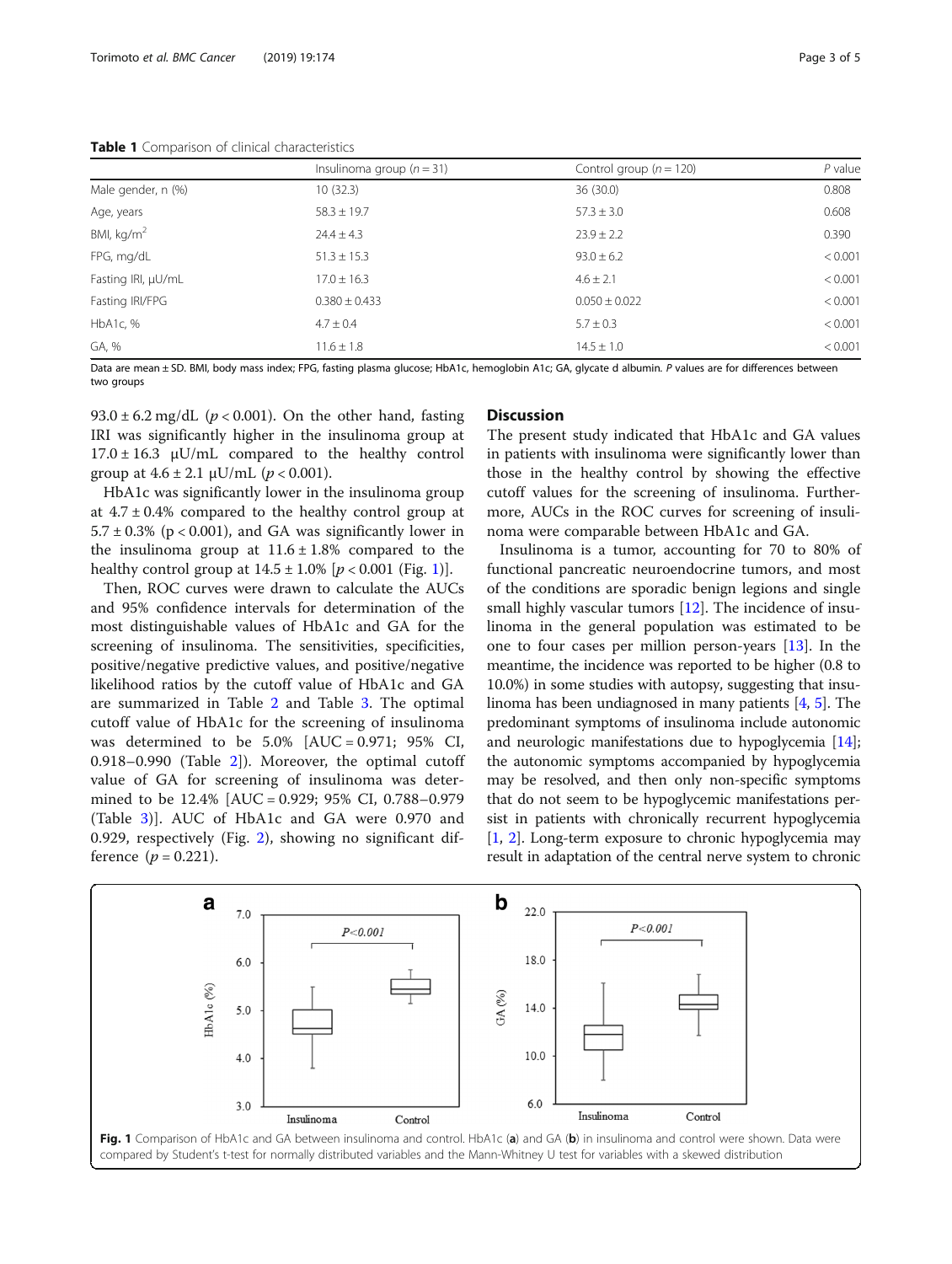<span id="page-3-0"></span>

| Table 2 Values for sensitivity, specificity positive predictive  |
|------------------------------------------------------------------|
| value, negative predictive value, positive likelihood ratio, and |
| negative likelihood ratio for different cutoff points for HbA1c  |
| determined during screenings for insulinoma                      |

| HbA1c cut-off (%) | S(96) | Sp(%) | PPV (%) | NPV (%) | <b>PLR</b> | <b>NLR</b> |
|-------------------|-------|-------|---------|---------|------------|------------|
| 4.7               | 64.5  | 100.0 | 100.0   | 91.6    |            | 0.35       |
| 4.8               | 64.5  | 99.2  | 95.2    | 91.5    | 77.42      | 0.36       |
| 4.9               | 71.0  | 99.2  | 95.7    | 93.0    | 85.16      | 0.29       |
| 5.0               | 77.4  | 99.2  | 96.0    | 94.4    | 92.90      | 0.23       |
| 5.1               | 83.9  | 97.5  | 89.7    | 95.9    | 33.55      | 0.17       |
| 5.2               | 83.9  | 90.8  | 70.3    | 95.6    | 9.15       | 0.18       |
| 5.3               | 90.3  | 90.8  | 71.8    | 97.3    | 9.85       | 0.11       |
| 5.4               | 90.3  | 85.0  | 60.9    | 97.1    | 6.02       | 0.11       |
| 5.5               | 100.0 | 73.3  | 49.2    | 100.0   | 3.75       | 0          |

S, sensitivity; Sp, specificity; PPV, positive predictive value; NPV, negative predictive value; PLR, positive likelihood ratio; NLR, negative likelihood ratio

hypoglycemia and lead to difficulty in recognizing hypoglycemia in most patients. In such cases, asymptomatic hypoglycemia can cause the loss of symptoms even with very low plasma glucose [[15](#page-4-0)]. Symptoms of fasting hypoglycemia have occurred in 73% of patients with insulinoma. However, the residual 27% of patients have developed symptoms in both the fasting state and after meals or only after meals [[16](#page-4-0)], and therefore detection of the symptoms can be delayed, especially in those cases. No screening methods have been reported for insulinoma.

Table 3 Values for sensitivity, specificity positive predictive value, negative predictive value, positive likelihood ratio, and negative likelihood ratio for different cutoff points for GA determined during screenings for insulinoma

| GA cut-off (%) | S(96) | Sp (%) | PPV (%) | NPV (%) | PLR   | <b>NLR</b> |
|----------------|-------|--------|---------|---------|-------|------------|
| 11.7           | 45.8  | 97.5   | 78.6    | 90.0    | 18.33 | 0.56       |
| 11.8           | 54.2  | 97.5   | 81.3    | 91.4    | 21.67 | 0.47       |
| 12.0           | 58.3  | 97.5   | 82.4    | 92.1    | 23.33 | 0.43       |
| 12.1           | 62.5  | 97.5   | 83.3    | 92.9    | 25.00 | 0.38       |
| 12.2           | 66.7  | 97.5   | 84.2    | 93.6    | 26.67 | 0.34       |
| 12.4           | 75.0  | 97.5   | 85.7    | 95.1    | 30.00 | 0.26       |
| 12.6           | 75.0  | 95.8   | 78.3    | 95.0    | 17.99 | 0.26       |
| 12.9           | 75.0  | 94.2   | 72.0    | 95.0    | 12.86 | 0.27       |
| 13.0           | 83.3  | 92.5   | 69.0    | 96.5    | 11.11 | 0.18       |
| 13.1           | 87.5  | 90.0   | 63.6    | 97.3    | 8.75  | 0.14       |
| 13.3           | 87.5  | 88.3   | 60.0    | 97.2    | 7.50  | 0.14       |
| 13.4           | 87.5  | 85.8   | 55.3    | 97.2    | 6.18  | 0.15       |
| 13.5           | 87.5  | 84.2   | 52.5    | 97.1    | 5.50  | 0.15       |
| 13.6           | 95.8  | 82.5   | 52.3    | 99.0    | 5.48  | 0.05       |
| 13.7           | 95.8  | 80.8   | 50      | 99.0    | 5.00  | 0.05       |

S, sensitivity; Sp, specificity; PPV, positive predictive value; NPV, negative predictive value; PLR, positive likelihood ratio; NLR, negative likelihood ratio



The present study showed that HbA1c and GA could be useful as parameters in the early screening for the diagnosis of insulinoma for the first time.

Whipple's triad has been known as findings that can be suspected with insulinoma (presyncope in the fasting state, plasma glucose level < 50 mg/dL during attacks, and improvement of the symptom with glucose intake). Hypoglycemia has usually developed with autonomic regulation of insulin secretion in the fasting state, and fasting IRI measurement is therefore required for the diagnosis. In the present study, AUCs in the ROC curves of HbA1c and GA were similarly high in diagnoses of insulinoma, indicating that the precision of HbA1c and GA was as high as the screening tests.

Approximately 5–10% of insulinoma are malignant with distant metastasis at diagnosis [[6](#page-4-0)], early detection is very important. The main clinical manifestations of malignant insulinoma are hypoglycemia-related symptoms and some malignant insulinoma tumors are diagnosed as benign pancreatic tumors [[17\]](#page-4-0). This study didn't include malignant insulinoma. Because malignant insulinoma have a similar diagnostic process to that of benign insulinoma [\[17](#page-4-0)], HbA1c and GA could be useful for malignant insulinoma screening.

This study had some limitations. The first was that the controls were individuals with normal glucose level. Those parameters could be good indices for screening, but should be investigated in subjects with hypoglycemia if used for the diagnosis of insulinoma. The second was that this research was a retrospective study with a small sample size. Further investigation of the results obtained from this study in a larger prospective cohort study is warranted.